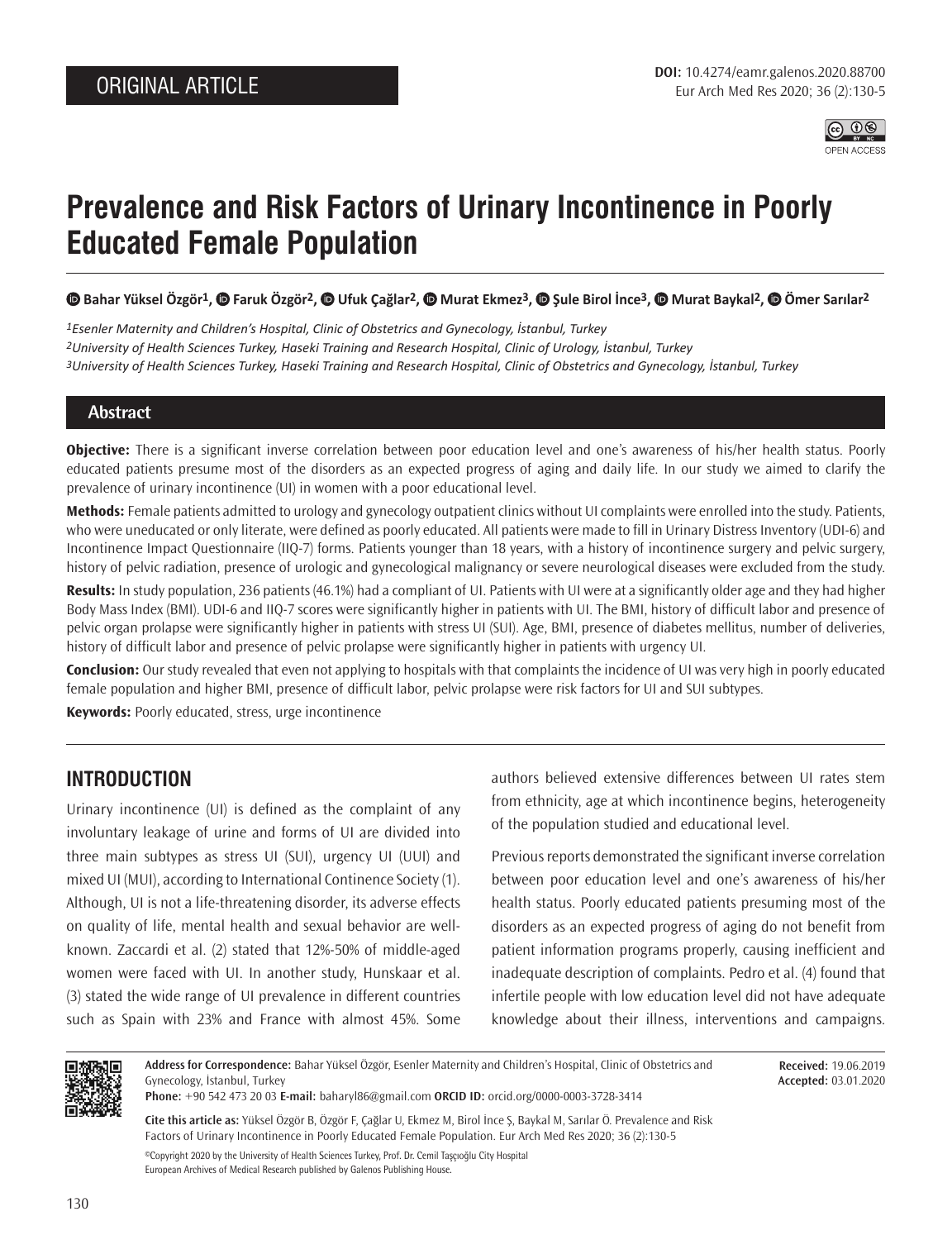Similarly, Ramírez-Moreno et al. (5) stated low educated patients who were faced with stroke had a lower quality of health and life expectancy than high-educated patients. Also, Kubik et al. (6) investigated incontinence prevalence considering ethnicity and has come to the conclusion that low socioeconomic status decreases awareness of incontinence.

Although previous reports investigated the prevalence of UI in different ages, ethnicities, regions and socioeconomic status intensively, no study has yet to evaluate the impact of educational level. In present study, we primarily aim to clarify the prevalence of UI in women with a poor educational level.

## **METHODS**

This study was performed after approval by Haseki Training and Research Hospital Ethics Committee (4532771-432). Form was obtained from the patients. Between February 2018 and August 2018, female patients admitted to urology and gynecology outpatient clinics without UI complaints in two hospitals, were enrolled into the study. Patients, who were uneducated or only literate, were defined as poorly educated and selected as candidates for the study. The charts of the patients were recorded prospectively in the electronic data system. Detailed medical history was obtained from each patient. Patients' age, Body Mass Index (BMI), presence of diabetes mellitus, menopause status, number of deliveries and abortuses were evaluated. Also, patients were made to fill in Urinary Distress Inventory (UDI-6) and Incontinence Impact Questionnaire (IIQ-7) forms. Exclusion criteria were being <18 years old, history of incontinence surgery and pelvic surgery, history of pelvic radiation, presence of urologic and gynecological malignancy. Also, patients with severe neurological diseases and patients who failed to fill in the form were excluded from the study.

### **Urinary Distress Inventory-6 Questionnaire**

The UDI-6 questionnaire is a simple and lucid form to evaluate quality of life in patients with urinary incontinence. The UDI-6 evaluates the type and severity of urological symptoms with 6 questions and each question is scaled from zero to three according to the volume of the complaints. The questionnaire is divided into three subgroups of irritability symptoms, stress symptoms and obstruction symptoms/pain related to urination. Each question was designed with two questions. To obtain UDI-6 score for each patient, sum of scores was divided by six and then, multiplied by twenty-five (7).

#### **Incontinence Impact Questionnaire-7**

The IIQ form is developed by the Continence Program for Women Research Group with 30 questions to assess the effects of

UI in female patients' quality of life. Then, IIQ form was revised from 30 to 7 items for a more efficient and simplified use (IIQ-7). In IIQ-7 form, each question was scaled from 0 to 3.0 refers to "not at all"; 1 refers to "slightly"; 2 refers to "moderately"; and 3 means "greatly". To obtain IIQ-7 score, sum of the scores (range between 0-21) is divided by seven and then multiplied by 33.3 (100/3) and the scores are put on a scale from 0 to 100. If <2 response is missing, the average score of the questions is taken. If more than 2 items are missing, a total score cannot be calculated (8).

#### **Statistical Analysis**

The Statistical Package of Social Sciences for Windows (SPSS) version 20.0 was used for statistical analysis. The patients were categorized into groups according to presence of urinary incontinence, urge urinary incontinence, SUI and mixed incontinence. Categorical variables were presented as numbers and analyzed with chi-square test. Continuous variables were presented as mean  $\pm$  standard deviation and evaluated with independent sample t-test. Correlation analyses were done by Pearson's correlation coefficient. Logistic regression analyses, on the other hand, were used so as to find predictive factors for urinary incontinence. A statistical significance was noted when two tailed p value  $< 0.05$ .

### **RESULTS**

At the end of the study period, total of 512 patients were evaluated. The mean age and mean BMI were 49.3 years and 27.2 kg/m2, respectively. Total of 72 patients (14.1%) had diabetes mellitus and 234 patients (45.7%) were in postmenopausal status. The mean number of deliveries was 3.1. Patients' demographic hallmarks were summarized in Table 1.

| Table 1. Demographic characteristics of patients                               |                 |  |  |  |  |
|--------------------------------------------------------------------------------|-----------------|--|--|--|--|
| Number of patient                                                              | 512             |  |  |  |  |
| Age (year)*                                                                    | $49.3 \pm 13.5$ |  |  |  |  |
| BMI $(kg/m2)*$                                                                 | $27.2 \pm 4.1$  |  |  |  |  |
| <b>DM</b>                                                                      | 72 (14.1%)      |  |  |  |  |
| Menopause                                                                      | 234 (45.7%)     |  |  |  |  |
| Number of deliveries*                                                          | $3.1 + 2.1$     |  |  |  |  |
| Vaginal*                                                                       | $2.7 + 2.3$     |  |  |  |  |
| Cesarean*                                                                      | $0.4 + 0.8$     |  |  |  |  |
| Abortus number*                                                                | $0.6 + 1.0$     |  |  |  |  |
| History of difficult labor                                                     | 103 (20.1%)     |  |  |  |  |
| Pelvic prolapsus                                                               | 93 (18.2%)      |  |  |  |  |
| $*$ Mean $\pm$ standard deviation, BMI: Body mass index, DM: Diabetes mellitus |                 |  |  |  |  |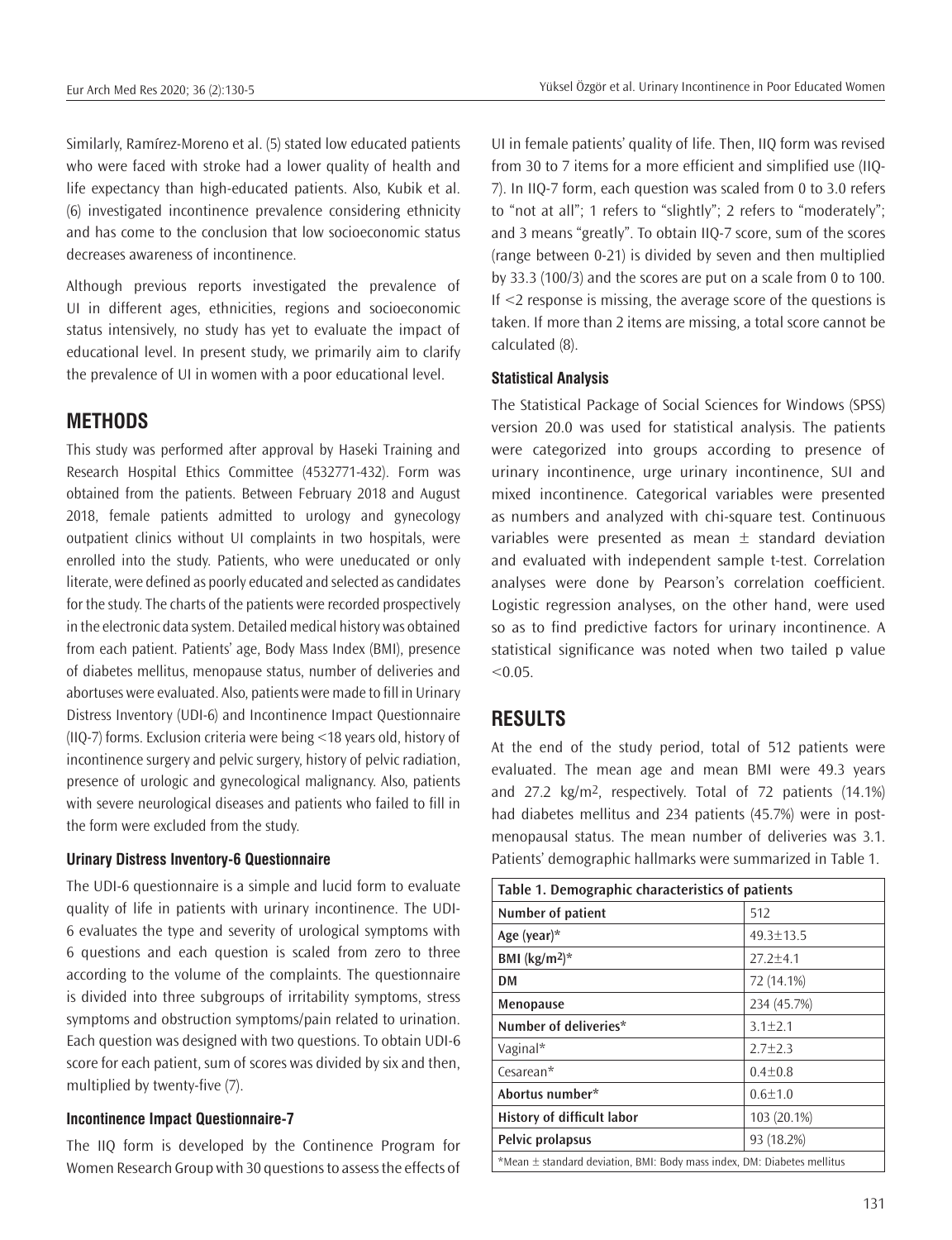In study population, 236 patients (46.1%) (SUI in 51 patients, UUI in 102 patients and MUI in 83 patients) had a compliant of UI. Comparison of patients with and without UI has revealed that patients with UI were at a significantly older age and they had higher BMI and the higher rate of women were postmenopausal  $(p=0.001, p=0.001, p=0.032$  respectively). Furthermore, the number of vaginal deliveries and abortus was higher (p=0.011 and p=0.001). Furthermore, they went through a difficult labor history, diabetes mellitus (DM) and pelvic organ prolapse  $(p=0.005, p=0.006$  and  $p=0.001$  respectively). Also, UDI-6 and IIQ-7 scores were significantly higher in patients with UI (28.6 vs 9.0, p=0.001 and 37.3 vs 13.3, p=0.001, respectively). The BMI (28.7 kg/m<sup>2</sup> vs 25.7 kg/m<sup>2</sup>, p=0.001), presence of pelvic organ prolapse  $(31.4\% \text{ vs } 10.1\% \text{ p} = 0.001)$  were significantly higher in patients with SUI. In addition; age, BMI, presence of DM, history of difficult labor and presence of pelvic prolapse were significantly higher in patients with UUI (p=0.001 for each parameter). Also, the number of deliveries was significantly higher in patients with UUI (p=0.027). Moreover, patients with MUI were at a significantly older age and they had a higher BMI, DM and higher rate of postmenopausal status ( $p=0.001$ ,  $p=0.001$ ,  $p=0.013$  and  $p=0.012$  respectively). Additionally, abortus numbers and pelvic organ prolapse diagnosis were significantly higher in patients with MUI ( $p=0.001$  and  $p=0.02$ ). Also, UDI-6 and IIQ-7 scores were significantly higher in all UI subgroups ( $p=0.001$  and  $p=0.001$  for each subgroups) (Table 2).

Multivariable regression analysis revealed that higher BMI, history of difficult labor and pelvic prolapse were associated with UI ( $p=0.01$ ,  $p=0.02$  and  $p=0.01$  respectively). Moreover, higher BMI and presence of pelvic organ prolapse increased the risk of SUI 3.78 and 3.9 times, respectively. Presence of DM, history of difficult labor and pelvic organ prolapse were found as the only risk factors for UUI in multivariable regression analysis ( $p=0.01$ ) for each parameter). Lastly, higher BMI, abortion history and pelvic prolapse were the risk factors for MUI (p=0.01 for each parameter) (Table 3).

## **DISCUSSION**

Education level plays an important role for one to discern the abnormal changes in his/her body and consult a physician. Many previous reports in different disciplines have demonstrated that poorly educated people do not seek medical support until disease begins to hinder daily physical activities, disease progression, or emergence of fatal complications. On the other hand, UI is not fatal disorder but its association with deteriorating the quality of life is well-known. As a result, diagnosing UI in poor educated

| Table 2. Comparison of patients according to presence of UI and UI subtypes                                                                                                                                                                                                                                                                                            |                 |                |                   |                |               |         |                 |               |          |                 |                 |          |
|------------------------------------------------------------------------------------------------------------------------------------------------------------------------------------------------------------------------------------------------------------------------------------------------------------------------------------------------------------------------|-----------------|----------------|-------------------|----------------|---------------|---------|-----------------|---------------|----------|-----------------|-----------------|----------|
|                                                                                                                                                                                                                                                                                                                                                                        | ⋾               |                |                   | $\overline{5}$ |               |         | $\bar{\exists}$ |               |          | Ξ               |                 |          |
|                                                                                                                                                                                                                                                                                                                                                                        | Yes             | $\frac{1}{2}$  | $\mathbf{\Omega}$ | Yes            | $\frac{1}{2}$ | $\circ$ | Yes             | $\frac{1}{2}$ | $\Omega$ | Yes             | $\frac{1}{2}$   | $\Omega$ |
| Number of patient                                                                                                                                                                                                                                                                                                                                                      | 236             | 276            |                   | 51             | 276           |         | 102             | 276           |          | 83              | 276             |          |
| Age (year)*1                                                                                                                                                                                                                                                                                                                                                           | $51.8 \pm 12.9$ | 47.2±13.6      | 0.001             | 46.0±11.5      | 47.2±13.6     | 0.657   | 53.9±13.2       | 47.2±13.6     | 0.001    | $52.9 \pm 12.4$ | $47.2 \pm 13.6$ | 0.001    |
| $BMI (kg/m2)*2$                                                                                                                                                                                                                                                                                                                                                        | 29.0±3.7        | $25.7 \pm 3.9$ | 0.001             | 28.7±4.3       | 25.7±3.9      | 0.001   | 28.4±3.3        | 25.7±3.9      | 0.001    | 29.9±13.5       | $25.7 \pm 3.9$  | 0.001    |
| DM <sub>3</sub>                                                                                                                                                                                                                                                                                                                                                        | 44 (18.6%)      | 28 (10.0%)     | 0.006             | 3(5.9%)        | 28 (10.0%)    | 0.340   | 24 (23.5%)      | 28 (10.0%)    | 0.001    | 17 (20.5%)      | 28 (10.0%)      | 0.013    |
| Menopause <sup>3</sup>                                                                                                                                                                                                                                                                                                                                                 | 121 (51.3%)     | 113 (40.9%)    | 0.032             | 18 (35.3%)     | 113 (40.9%)   | 0.604   | 54 (52.9%)      | 113 (40.9%)   | 0.087    | 49 (59.0%)      | 113(40.9%)      | 0.012    |
| Number of deliveries*1                                                                                                                                                                                                                                                                                                                                                 | $3.4 + 2.3$     | $2.9 + 2.0$    | 0.005             | $3.4 + 2.2$    | $2.9 + 2.0$   | 0.066   | $3.6 + 2.5$     | $2.9 + 2.0$   | 0.027    | $3.3 + 2.0$     | $2.9 + 2.0$     | 0.068    |
| Vaginal* <sup>2</sup>                                                                                                                                                                                                                                                                                                                                                  | $3.0 + 2.4$     | $2.5 + 2.2$    | 0.011             | $3.2 \pm 2.3$  | $2.5 + 2.2$   | 0.036   | $3.1 \pm 2.6$   | $2.5 + 2.2$   | 0.107    | $2.9 + 2.2$     | $2.5 + 2.2$     | 0.089    |
| Cesarean*2                                                                                                                                                                                                                                                                                                                                                             | $0.4 + 0.8$     | $0.4 + 0.9$    | 0.496             | $0.2 + 0.7$    | $0.4 + 0.9$   | 0.048   | $0.5 + 0.9$     | $0.4 + 0.9$   | 0.165    | $0.4 + 0.7$     | $0.4 + 0.9$     | 0.240    |
| Abortus number*1                                                                                                                                                                                                                                                                                                                                                       | $0.8 + 1.1$     | $0.5 + 1.0$    | 0.001             | $0.6 + 0.9$    | $0.5 + 1.0$   | 0.124   | $0.5 + 1.0$     | $0.5 + 1.0$   | 0.330    | $1.1 \pm 1.3$   | $0.5 + 1.0$     | 0.001    |
| History of difficult labor <sup>3</sup>                                                                                                                                                                                                                                                                                                                                | 62 (26.3%)      | 41 (14.9%)     | 0.005             | 18 (35.3%)     | 41 (14.9%)    | 0.147   | 32 (31.4%)      | 41 (14.9%)    | 0.001    | 17 (20.5%)      | 41 (14.9%)      | 0.361    |
| Pelvic prolapsus <sup>3</sup>                                                                                                                                                                                                                                                                                                                                          | 65 (27.5%)      | 28 (10.1%)     | 0.001             | 16(31.4%)      | 28 (10.1%)    | 0.001   | 27 (26.5%)      | 28 (10.1%)    | 0.001    | 22 (26.5%)      | 28 (10.1%)      | 0.002    |
| $UDI - 6*1$                                                                                                                                                                                                                                                                                                                                                            | 28.6±16.9       | $9.0 + 9.9$    | 0.001             | 26.4±18.2      | $9.0 + 9.9$   | 0.001   | 28.1±12.0       | $9.0 + 9.9$   | 0.001    | $33.6 \pm 19.6$ | $9.0 + 9.9$     | 0.001    |
| $110 - 7*2$                                                                                                                                                                                                                                                                                                                                                            | 37.3±24.3       | $13.3 + 3.2$   | 0.001             | 26.1±22.7      | $13.3 + 3.2$  | 0.001   | 40.4±18.6       | $13.3 + 3.2$  | 0.001    | $40.4 \pm 29.3$ | $13.3 + 3.2$    | 0.001    |
| *Mean ± standard deviation, "Independent samples +test, ?Mann-Whitney U test, 3Chi-square test, BMI: Body mass index, DM: Diabetes mellitus, UDI-6: Urinary Distress Inventory Questionnaire, IIQ-7: Incontinence Impact<br>Questionnaire, Ul: Urinary incontinence, SUI: Stress urinary incontinence, UUI: Urge urinary incontinence, MUI: Mixed urinary incontinence |                 |                |                   |                |               |         |                 |               |          |                 |                 |          |

 $\lfloor -|_{\infty} |_{\infty} |_{\infty} |_{\infty} |_{\infty} |_{\infty} |_{\infty} |_{\infty}$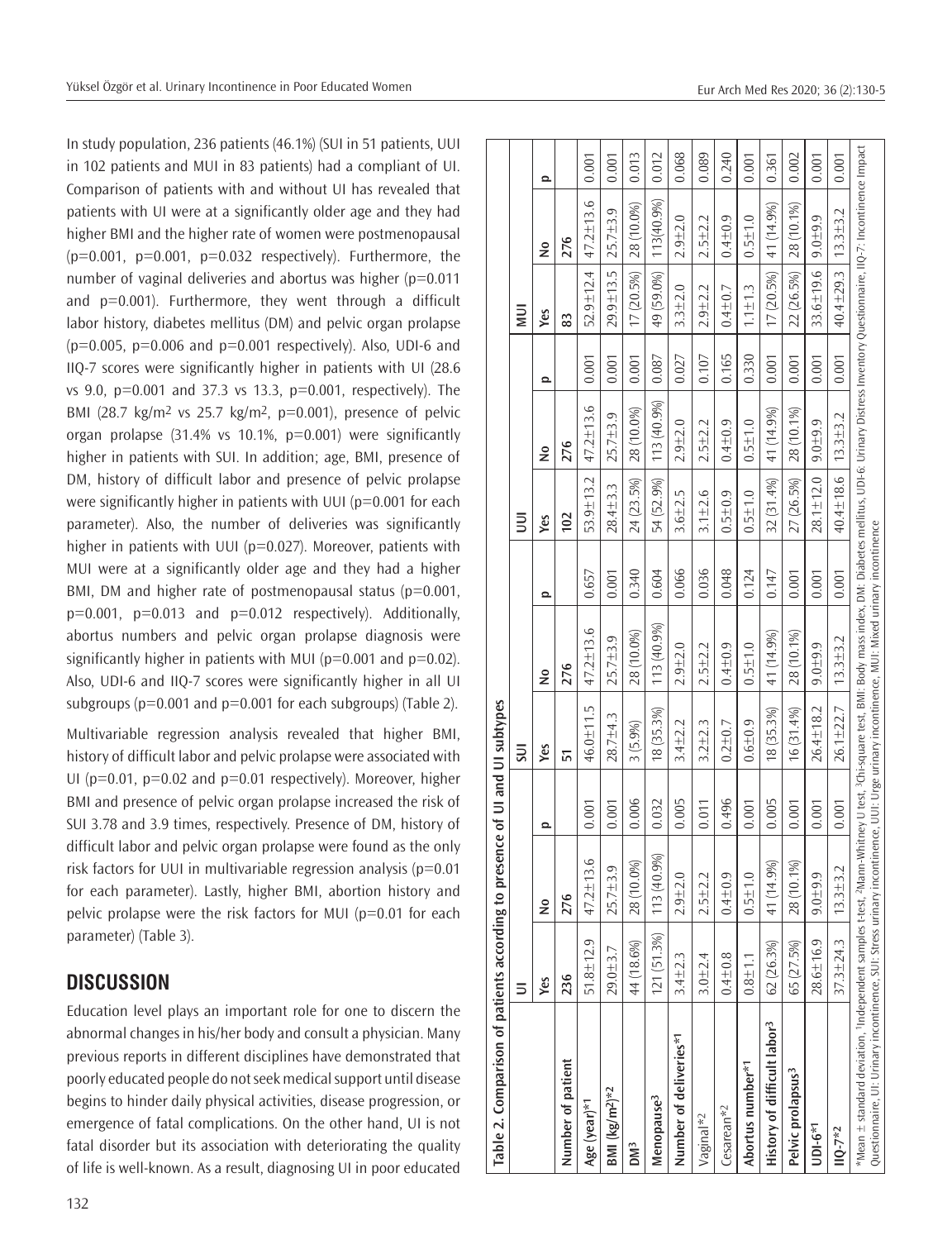| Table 3. Multivariable regression analysis                                                                                                                                                                                                                              |                     |      |                     |      |                     |      |                     |      |
|-------------------------------------------------------------------------------------------------------------------------------------------------------------------------------------------------------------------------------------------------------------------------|---------------------|------|---------------------|------|---------------------|------|---------------------|------|
|                                                                                                                                                                                                                                                                         | UI                  |      | <b>SUI</b>          |      | UUI                 |      | MUI                 |      |
|                                                                                                                                                                                                                                                                         | OR (95% CI)         | р    | OR (95% CI)         | p    | OR (95% CI)         | p    | OR (95% CI)         | p    |
| Age*                                                                                                                                                                                                                                                                    | $0.97(0.54-1.75)$   | 0.92 | $0.26(0.05-1.33)$   | 0.11 | $1.10(0.53 - 2.30)$ | 0.80 | $1.36(0.60-3.28)$   | 0.47 |
| BMI**                                                                                                                                                                                                                                                                   | $3.72$ (2.43-5.71)  | 0.01 | 3.78 (1.90-7.51)    | 0.01 | 3.00 (1.73-5.22)    | 0.01 | $5.24(2.94-9.33)$   | 0.01 |
| <b>DM</b>                                                                                                                                                                                                                                                               | $1.34(0.74 - 2.40)$ | 0.33 | $0.42(0.10-1.78)$   | 0.25 | $1.84(0.91-3.74)$   | 0.09 | $1.12(0.51 - 2.50)$ | 0.78 |
| Menopause                                                                                                                                                                                                                                                               | $1.36(0.64 - 2.90)$ | 0.42 | 1.42 (0.66-3.02)    | 0.37 | $1.59(0.86 - 2.94)$ | 0.14 | $1.76(0.90-3.42)$   | 0.10 |
| Number of deliveries***                                                                                                                                                                                                                                                 | $0.92(0.61-1.38)$   | 0.68 | $1.51(0.73-3.10)$   | 0.27 | $0.91(0.53-1.55)$   | 0.74 | $0.40(0.53-1.36)$   | 0.33 |
| <b>Abortus</b>                                                                                                                                                                                                                                                          | $1.38(0.94 - 2.15)$ | 0.13 | $1.55(0.76-3.17)$   | 0.23 | $0.76(0.43-1.35)$   | 0.36 | 2.43 (1.36-4.35)    | 0.01 |
| History of difficult labor                                                                                                                                                                                                                                              | $1.89(1.15-3.12)$   | 0.02 | $1.45(0.64 - 3.27)$ | 0.37 | $2.22(1.22 - 4.06)$ | 0.01 | $1.55(0.73-3.30)$   | 0.26 |
| Pelvic prolapsus                                                                                                                                                                                                                                                        | 3.22 (1.88-5.51)    | 0.01 | 3.90 (1.72-8.84)    | 0.01 | $3.37(1.68-6.73)$   | 0.01 | 3.38 (1.51-7.55)    | 0.01 |
| *Under and over 65 years old, **Under and over 30 years old, ***0, 1, 2, 3 years and older, BMI: Body mass index, DM: Diabetes mellitus, UI: Urinary incontinence, SUI: Stress<br>urinary incontinence, UUI: Urge urinary incontinence, MUI: Mixed urinary incontinence |                     |      |                     |      |                     |      |                     |      |

women contributes to the resolution of a health problem which has been ignored so far.

The effect of advancing age on incontinence is still under investigation. Stephan and Hajjar (9) claimed that UI was an under-diagnosed and under-treated disorder with deteriorated quality of life in elderly population. In another study, Othman et al. (10) were faced with 24.4% UI rate in women with 25-34 years and 32.3% UI rate in women with 55-64 years. Also, they reported that only aging was a risk factor in the development of UUI and MUI, not SUI. Similarly, it was found that age was significantly older in patients both with UI and UUI and MUI subtypes in univariate analysis. However, multivariable regression analysis revealed that age was not a risk factor in the development of SUI, UUI and MUI in the present study. The mean age was 49.3 years in our study which was a younger average than the average of other studies and that may have had a role on the outcome we came up with.

In obese patients, patients with chronic insulin resistance, increased abdominal pressure and oxidative stress may have a role in the development of UI. Mishra et al. (11) evaluated the relation between obesity and UI and they concluded that higher BMI was associated with SUI and severe UI in middle aged female patients. Also, authors did not find statistically significant correlation between higher BMI and UUI. In parallel with this, Khullar et al. (12) investigated the incidence of UI in 13.178 women and they found a significantly higher SUI rate in the obese patients. Similarly, UI, SUI and MUI were statistically more common in poorly educated obese women in the present study (p=0.01 for each parameter).

Previous reports found a significant positive correlation between diabetes mellitus and UI, especially UUI subtype. Furukawa et al. (13) claimed that peripheral neuropathy and micro-vascular

damage resulted in UUI. According to Danforth et al. (14) incidence of UUI up to was seen in 82% of diabetic patients. In another study by Brown et al. (15), prevalence of UUI was significantly higher in diabetic patients and even patients with impaired fasting glucose. In our study, we found a statistically higher diabetes mellitus rate in poorly educated females with UUI and MUI in univariate analysis, however, multivariable regression analysis showed no effect of diabetes mellitus on the development of UUI and MUI ( $p=0.09$  and  $p=0.78$ ).

Squamous cells in lower urinary system had an estrogen receptor and deficiency of estrogen in menopausal status has a role in the development of UI with increasing mucosal atrophy in urinary system and total collagen concentration. Zhu et al. (16) reported that the incidence of MUI increased with advancing age and menopausal status. Moreover, according to British cohort study, women in postmenopausal period were reported to have said that their UI complaints were less than pre and perimenopausal women (17). In another study, Rekers et al. (18) reported that MUI was twice more common in postmenopausal women when compared to the ones with premenopausal status. Also, a significant correlation between MUI and postmenopausal status was found in univariate analysis while multivariable regression analysis showed no affect of menopausal status on MUI for poorly educated female population in our study.

What's more, pelvic floor muscle function has a crucial role in preventing UI and it's well known that pelvic traumas such as pelvic surgeries, deliveries, abortus and difficult labor are related to pelvic floor muscle dysfunction. Wu et al. (19) reported that abortus history and number of cesarean sections were predictive factors for UI in women aged 20 years and older. In another study, Onur et al. (20) found that presence of difficult labor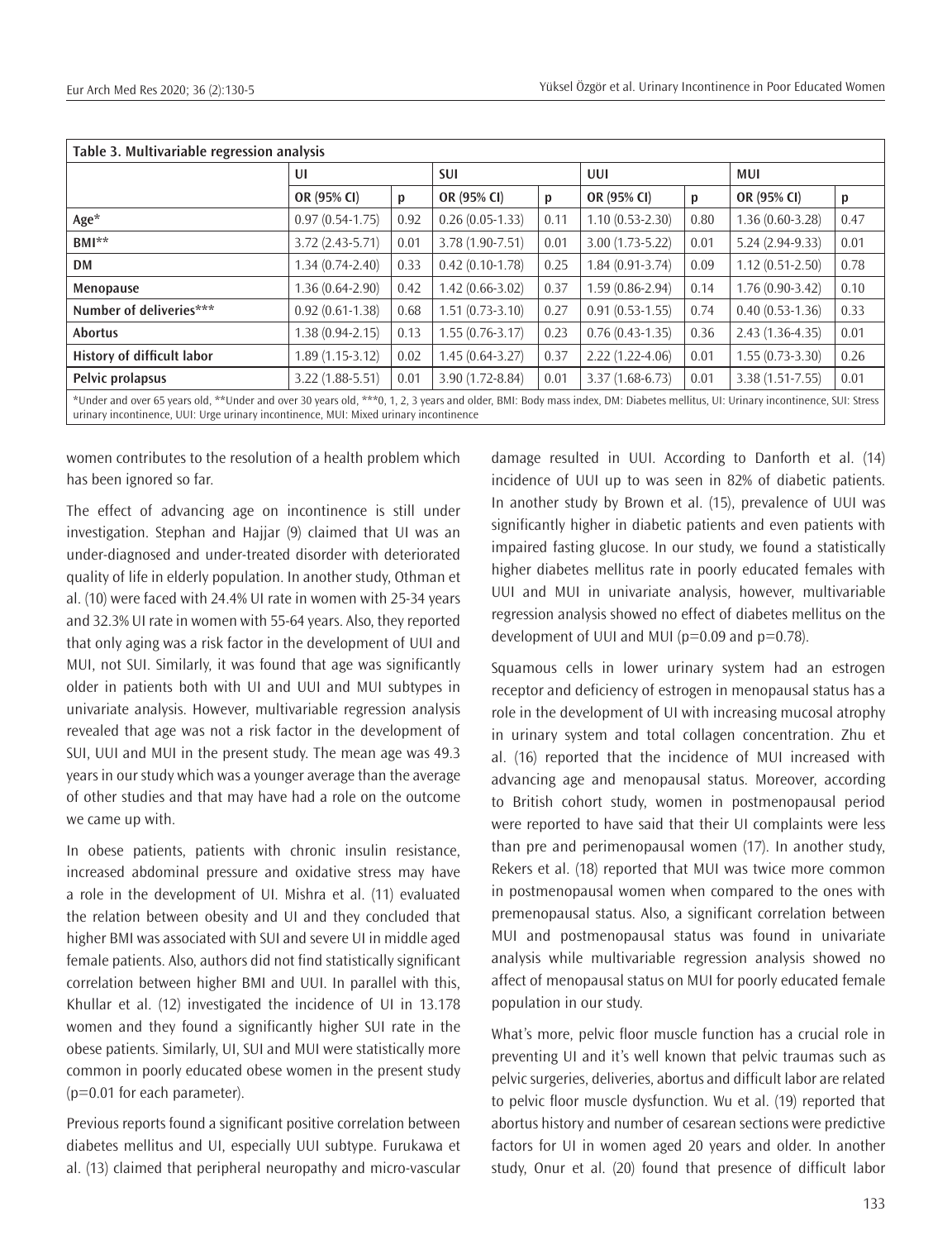history increased the UI development 1.57 times. In present study we were faced with significantly higher abortus numbers in MUI and difficult labor in women with UUI.

Pelvic organ prolapses and UI, especially SUI subtype, are commonly diagnosed together. Obesity, increased abdominal pressure, lack of hormonal supplement and urogenital trauma may contribute to the development of pelvic organ prolapse and SUI. Islam et al. (21) investigated the predictive factors for UI in women and they found that pelvic organ prolapse was related to MIU (AOR 3.40, 95% CI 2.00-5.80; p<0.0001), and SUI (AOR 2.46, 95% CI 1.34-4.52; p=0.004). In parallel, Okonkwo et al. (22) analyzed incontinence status of 3963 women and they found a strong correlation between UI and pelvic organ prolapse. Also, in present study, multivariable regression analysis revealed that pelvic organ prolapse was significantly related to SUI, UUI and MUI (p=0.01 for each parameter).

The present study had some limitations, though. Cross sectional nature of study without follow up results and absence of treatment outcomes were accepted as limitations in our study. Secondly, period of UI was not examined. Additionally, participants were evaluated by different physicians in three different academic centers. However, to achieve higher internal validity, all physicians were made to undergo the very same education program before the study had started.

## **CONCLUSION**

All in all, our study revealed that the incidence of UI was very high in poor educated female population and higher BMI, presence of difficult labor, pelvic prolapse were risk factors for UI and UUI. Presence of DM and pelvic organ prolapse were the risk factors for SUI. Moreover, higher BMI, abortus numbers and pelvic organ prolapse were significantly related to MUI. The results of our study, though, must be supported by further randomized studies with larger patient volumes and a prospective nature.

### **Ethics**

**Ethics Committee Approval:** Haseki Training and Research Hospital Ethics Committee (4532771-432).

**Informed Consent:** Form was obtained from the patients.

**Peer-review:** Externally peer-reviewed.

### **Authorship Contributions**

Concept: B.Y.Ö., Design: F.Ö., Data Collection or Processing: M.E., Ş.B.İ. M.B., Ö.S., Analysis or Interpretation: B.Y.Ö., F.Ö., Ö.S., U.Ç., Literature Search: Ş.B.İ., U.Ç., M.B., Writing: B.Y.Ö., F.Ö.

**Conflict of Interest:** No conflict of interest was declared by the authors.

**Financial Disclosure:** The authors declared that this study received no financial support.

# **REFERENCES**

- 1. Gajewski JB, Schurch, B, Hamid R, Averbeck M, Sakakibara R, Agrò EF, et al. An International Continence Society (ICS) report on the terminology for adult neurogenic lower urinary tract dysfunction (ANLUTD). Neurourol Urodyn 2018;37:1152-61.
- 2. Zaccardi JE, Wilson L, Mokrzycki ML. The effect of pelvic floor reeducation on comfort in women having surgery for stress urinary incontinence. Urol Nurs 2010;30:137-46.
- 3. Hunskaar S, Arnold EP, Burgio K, Diokno AC, Herzog AR, Mallett VT. Epidemiology and natural histology of urinary incontinence. Int Urogynecol J 2000;11:301-19.
- 4. Pedro J, Brandão T, Schmidt L, Costa ME, Martins MV. What do people know about fertility? A systematic review on fertility awareness and its associated factors. Ups J Med Sci 2018;123:71-81.
- 5. Ramírez-Moreno JM, Alonso-González R, Peral-Pacheco D, Millán-Núñez MV, Aguirre-Sánchez JJ. Stroke awareness is worse among the old and poorly educated: a population-based survey. J Stroke Cerebrovasc Dis 2015;24:1038-46.
- 6. Kubik K, Blackwell L, Heit M. Does socioeconomic status explain racial differences in urinary incontinence knowledge? Am J Obstet Gynecol 2004;191:188-93.
- 7. Simsek A, Ozgor F, Yuksel B, Kucuktopcu O, Kirecci SL, Toptas M, et al. Female sexual function after transobturator tape in women with urodynamic stress urinary incontinence. Springer Plus 2014;3:570.
- 8. Haylen BT, de Ridder D, Freeman RM, Swift SE, Berghmans B, Lee J, et al. An International Urogynecological Association (IUGA)/International Continence Society (ICS) joint report on the terminology for female pelvic floor dysfunction. Neurourol Urodyn 2010;29:4-20.
- 9. Stephan E, Hajjar RR. Urinary incontinence in older adults. J Med Liban 2012;60:220-7.
- 10. Othman JA, Åkervall S, Milsom I, Gyhagen M. Urinary incontinence in nulliparous women aged 25-64 years: a national survey. Am J Obstet Gynecol 2017;216:149.
- 11. Mishra GD, Hardy R, Cardozo L, Kuh D. Body weight through adult life and risk of urinary incontinence in middle-aged women: results from a British prospective cohort. Int | Obes (Lond) 2008;32:1415-22.
- 12. Khullar V, Sexton CC, Thompson CL, Milsom I, Bitoun CE, Coyne KS. The relationship between BMI and urinary incontinence subgroups: results from EpiLUTS. Neurourol Urodyn 2014;33:392-9.
- 13. Furukawa S, Sakai T, Niiya T, Miyaoka H, Miyake T, Yamamoto S, Kanzaki S, et al. Macrovascular Complications and prevalence of urgency incontinence in Japanese patients with type 2 diabetes mellitus: The Dogo Study. Intern Med 2017;56:889-93.
- 14. Danforth KN, Townsend MK, Curhan GC, Resnick NM, Grodstein F. Type 2 diabetes mellitus and risk of stress, urge and mixed urinary incontinence. J Urol 2009;181:193-7.
- 15. Brown JS, Vittinghoff E, Lin F, Nyberg LM, Kusek JW, Kanaya AM. Prevalence and risk factors for urinary incontinence in women with type 2 diabetes and impaired fasting glucose: findings from the